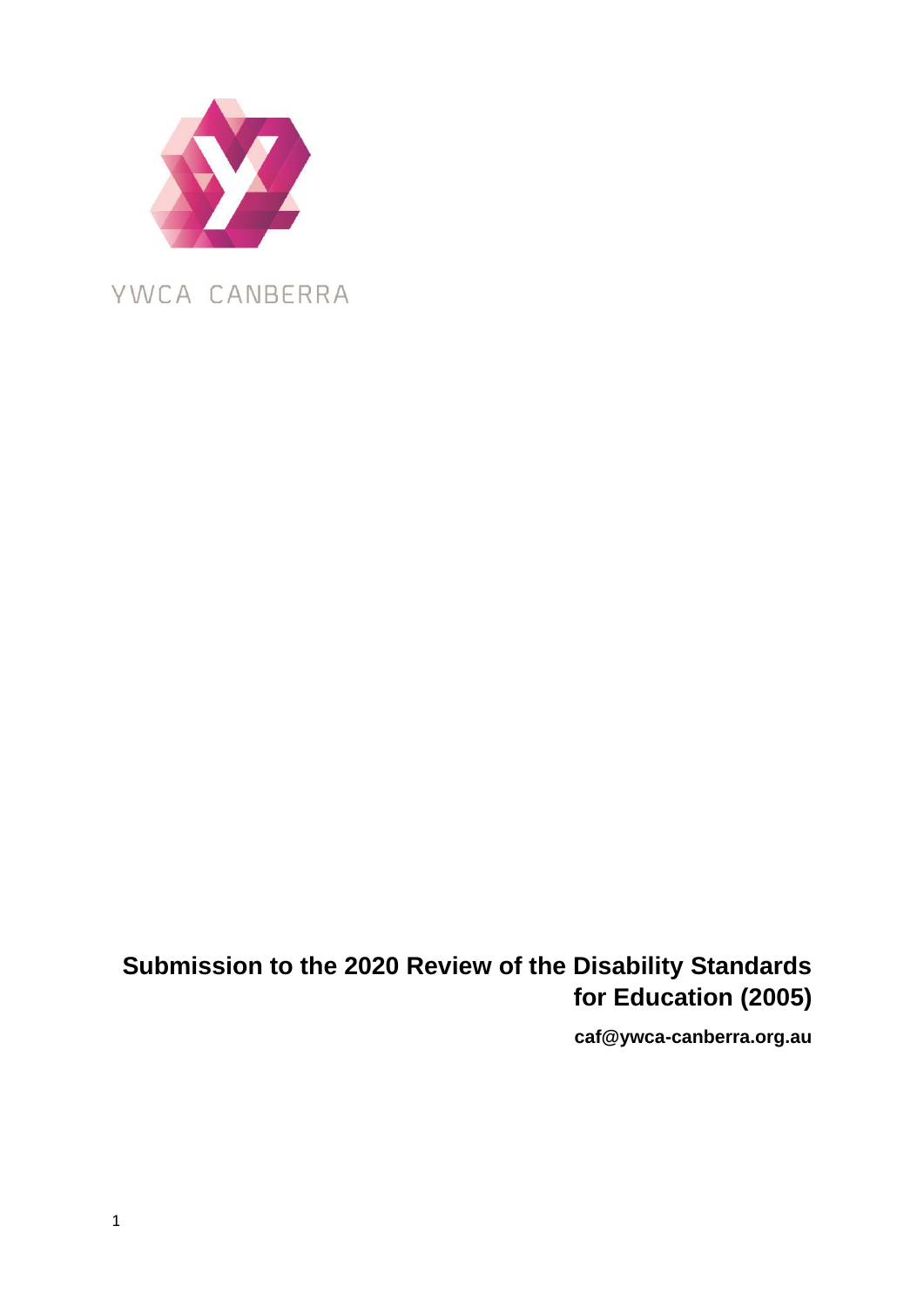# **Acknowledgement of Country**

YWCA Canberra proudly recognises the rights of Aboriginal and Torres Strait Islander peoples to own and control their cultures and pays our respect to these rights. YWCA Canberra acknowledges the need to respect and encourage the diversity of Indigenous cultures and to respect Indigenous worldviews, lifestyles and customary laws. We extend our respect to the Aboriginal and Torres Strait Islander women who for thousands of years have preserved the culture and practices of their communities on country. This land was never surrendered, and we acknowledge that it always was and will continue to always be Aboriginal land.

# **About YWCA Canberra**

YWCA Canberra is a feminist not-for-profit organisation that has provided community services and represented women's issues in Canberra since 1929.

Our mission is 'We strengthen communities by supporting girls and women through our services and advocacy' and our vision is 'Girls and women thriving'.

We provide essential, quality services for women, girls and families in the ACT and surrounding regions. We work in the areas of children's services, community development, homelessness and affordable housing, youth services, personal and professional training, women's leadership and advocacy.

We are externally accredited against the [Quality Improvement Council](https://www.qip.com.au/qic-health-community-services-standards-7th-edition-launched/) (QIC) Health and [Community Service Standards \(7th Edition\).](https://www.qip.com.au/qic-health-community-services-standards-7th-edition-launched/) Accreditation against the QIC standards support us to improve client and community engagement, diversity and cultural appropriateness, management systems, governance and service delivery, while committing to a cycle of continuous quality improvement. In addition to the QIC standards, we are accredited against the following external client related service standards for our key areas of work:

- [Australian Charities and Not for Profit Commission](https://www.acnc.gov.au/)
- [National Quality Standard for Early Childhood Education and Care and School Aged](https://www.acecqa.gov.au/nqf/national-quality-standard)  **[Care](https://www.acecqa.gov.au/nqf/national-quality-standard)**
- [National Regulatory System for Community Housing](https://www.nrsch.gov.au/)
- [Registered Training Organisations Standards](https://www.asqa.gov.au/about/asqa/key-legislation/standards-rtos)

We also benchmark our work in homelessness and affordable housing against the Community Housing Standards. Through our national Affiliate Association with YWCA Australia, we are part of the World YWCA network, which connects 120 countries across the globe.

As a member of Children's First Alliance, YWCA Canberra also supports their submission to this Committee.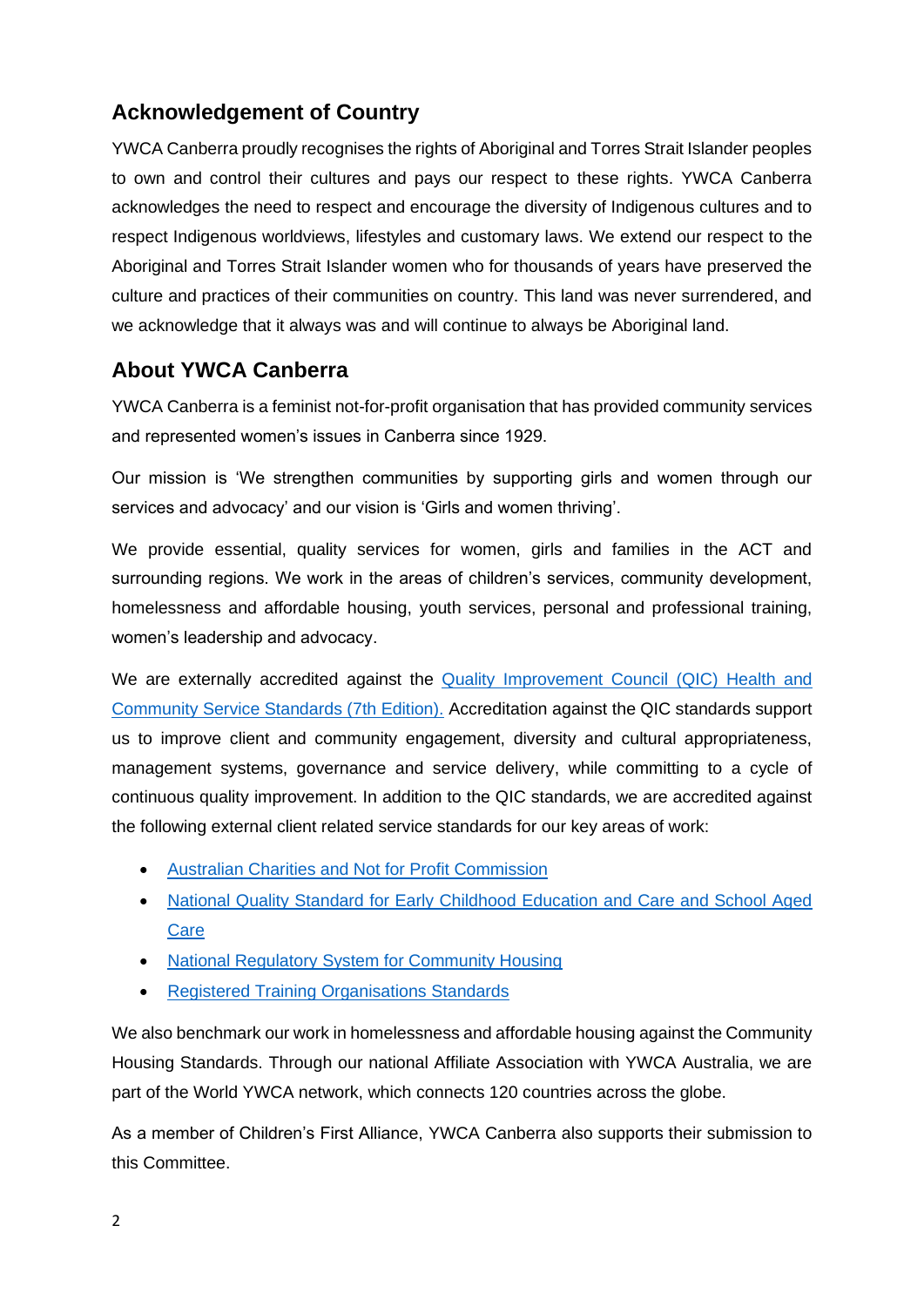## **Introduction**

YWCA Canberra welcomes the opportunity to provide feedback into the *2020 Review of the Disability Standards for Education (2005)* (hereafter referred to as 'the standards')*.* We are committed to improving the experiences of children with disabilities and their parents and carers who access our services. As local providers of Early Childhood Education and Care (ECEC), School Aged Care (SAC), vacation care and Family Day Care we provide services to more than 2000 children each week. YWCA Canberra currently provides services to 76 children who have been assessed as having additional or high needs. All 76 children are enrolled through our School Aged Care (SAC) services.

In the past, we have proactively sought opportunities to provide feedback to the Commission for Children and Young People regarding the wellbeing of children with disability in early learning settings. Despite growing numbers of children with special needs attending mainstream schools and outside school care settings, very little has improved for children, families and providers. Without policy commitment and improved funding and administrative support available through the Australian Government's Inclusion Support Program, progress to accommodate the needs of children with special needs and meaningfully improve outcomes for children with disabilities and their families will be limited.

This submission presents YWCA Canberra's reflections on how the standards do not apply to early learning centres and how this affects both the representation of children with disabilities in early learning and parental expectations into the future. We also use anonymised case studies to illustrate how the standards operate on-the-ground in the School Aged Care setting. The submission concludes by referencing how reporting requirements for additional funding support and the recent cessation of site assessments by the Australian Government's Inclusion Support Program has consequences for both children, parents and carers as well as the capacity of service providers to meet the unique needs of children with disabilities and the needs of their non-disabled peers.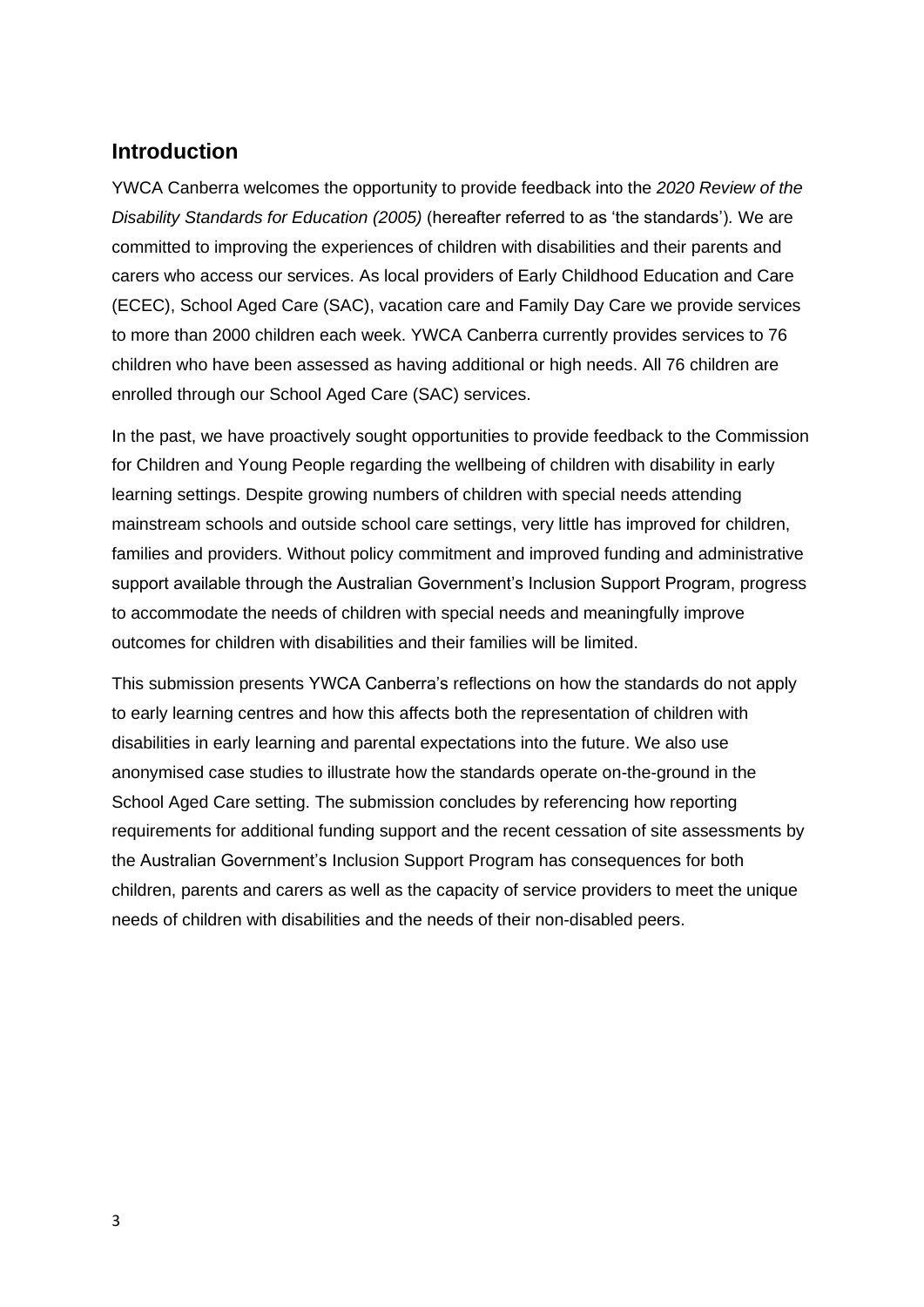## *Early Learning Centres*

#### *Case Study 1*

The parents of a wheelchair bound child with high needs, aged 8 years sought to enrol them in one of our early learning centres. The centre was a stand-alone building constructed in the 1990s. The child's needs assessment meant they required assistance with all activities of daily living, including nappy changing. Given the child's age, physical lifting and use of toddler change tables was not possible. Further, inaccessibility of the nappy changing space meant manoeuvring a wheelchair was not possible. Options available to staff to change the child in the event of a soiled nappy were limited. The centre contacted the then provider of the Inclusion Support Program to seek support to rent or locate equipment such as hoists or change tables that could accommodate a child of this age with high needs. Despite an overwhelming need, support was not readily available, and the centre was unable to accommodate the child.

There is overwhelming evidence supporting the value of early childhood education on the wellbeing and development of children and on longer term economic outcomes.<sup>1</sup> Despite this, the individual and community benefits of early learning are not evenly distributed and attendance of children with disabilities in early learning centres is not commensurate with their representation in the broader population. This discrepancy is observed at both the national and state level. 2 In the ACT, 8.2 per cent of children aged 0- 5 years in the community population have a disability, however their representation in

early learning centres has been recorded at 2.7 per cent.<sup>3</sup>

The number of early learning centres in Australia has grown by 15.4 per cent nationally<sup>4</sup> and in the ACT, the number of children aged under four attending formal early learning centres increased by roughly 1100 children in the three years between 2014 and 2017.<sup>5</sup> The momentum to meet service demand has seen sustained construction in the supply of new

[http://www.oecd.org/officialdocuments/publicdisplaydocumentpdf/?cote=EDU/WKP%20%282018%2922&do](http://www.oecd.org/officialdocuments/publicdisplaydocumentpdf/?cote=EDU/WKP%20%282018%2922&docLanguage=En) [cLanguage=En](http://www.oecd.org/officialdocuments/publicdisplaydocumentpdf/?cote=EDU/WKP%20%282018%2922&docLanguage=En) (p. 31).

<sup>1</sup> Organisation for Economic Co-operation and Development (OECD) *The power and the promise of early learning* Working paper 186,

<sup>2</sup> Productivity Commission 2019 Report on Government Services (2020*) Early Childhood Education and Care* [https://www.pc.gov.au/research/ongoing/report-on-government-services/2020/child-care-education-and](https://www.pc.gov.au/research/ongoing/report-on-government-services/2020/child-care-education-and-training/early-childhood-education-and-care)[training/early-childhood-education-and-care](https://www.pc.gov.au/research/ongoing/report-on-government-services/2020/child-care-education-and-training/early-childhood-education-and-care)

<sup>3</sup> Ibid, table 3A.12

<sup>4</sup> Bankwest (2019) Future of business: focus on childcare

https://www.bankwest.com.au/content/dam/bankwest/documents/business/insights/focus-on-childcarereport-2019.pdf

<sup>5</sup> ABS Childhood Education and Care June 2014 and 2017 Catalogue number 4402.0 <https://www.abs.gov.au/ausstats/abs@.nsf/PrimaryMainFeatures/4402.0?OpenDocument>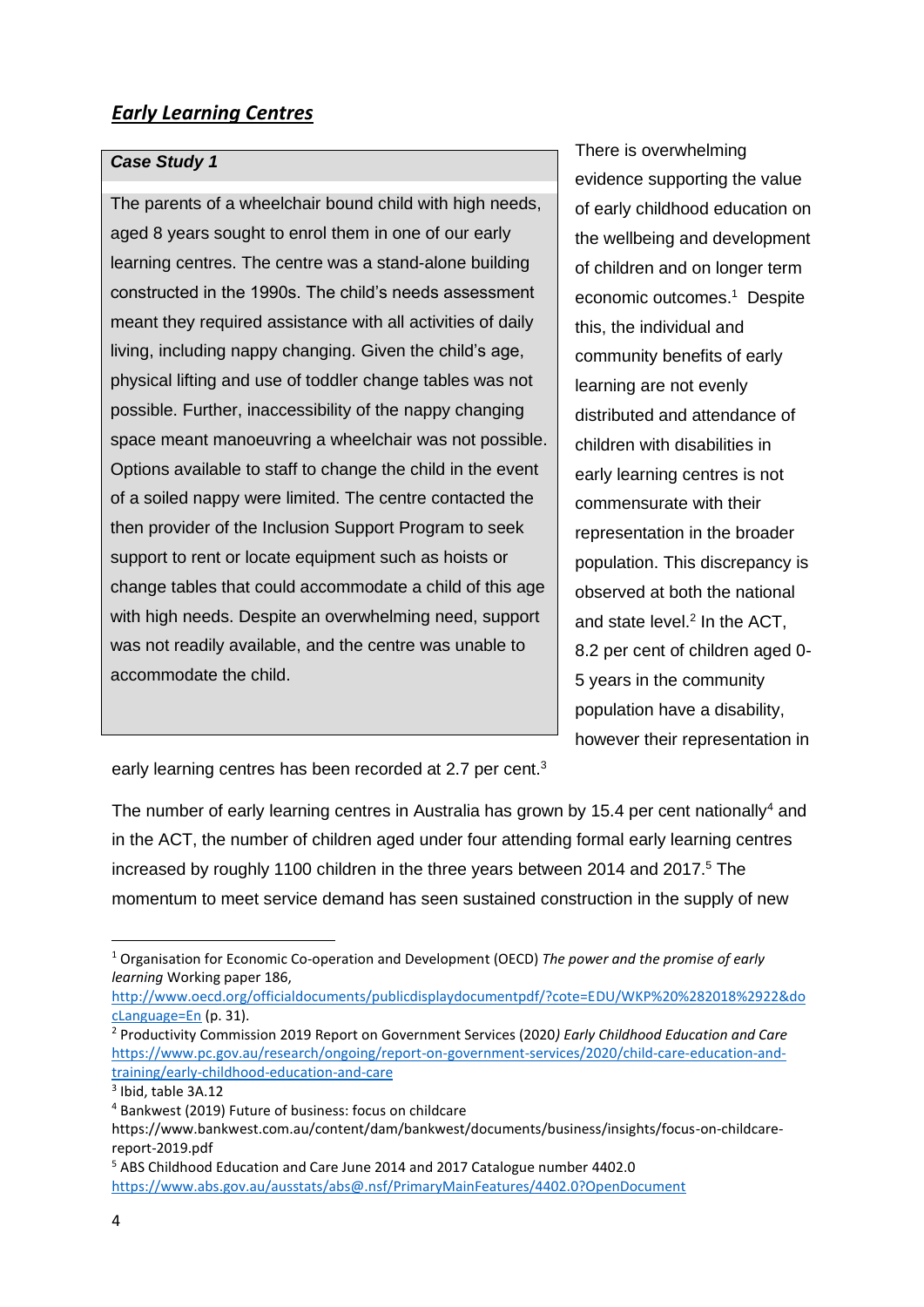centres. Despite the sector's expansion and the strong societal emphasis on inclusion, there has not been a coordinated effort to incorporate structural adjustments into new site developments that may accommodate children with disabilities.

While the standards apply to educational settings, including preschools and kindergartens, they do not currently apply to early learning centres. This is an arbitrary distinction and one that means children with disabilities, and their parents or carers, are often excluded from broader social participation at their earliest years. Exclusion at such an early age is particularly detrimental as it can become normative and repeated in different settings into the future. That the standards do not apply to early learning centres explains to some degree the underrepresentation of children with disabilities in services; parents, tired of centres not able to accommodate their child's needs or being turned away at the point of disclosure, simply stop looking to enrol their children into early learning.

YWCA Canberra provides early childhood services to children from as young as 6 weeks of age. Due to the age of children in early learning services and the variation children display in achieving key development milestones, some disabilities or delays may only become apparent to educators after enrolment. In some cases, it may be an early educator who first alerts a parent or carer to the possibility of a developmental delay or disability. In these cases, the role of the early learning centre and staff is crucial in being able to sensitively communicate with parents and respond appropriately following qualified assessment of the child.

Given this reality, the exclusion of early learning centres from the standards has the potential to disenfranchise children, parents and carers and eventually staff who may struggle to accommodate a child in a setting where the disability standards do not apply. It has also been noted that parental denial about a development delay remains a significant challenge for early learning educators across settings. <sup>6</sup> Our services have also seen how fear of discrimination affects how parents make casual bookings for care, such as vacation care, where parents may not disclose a child's disability at the point of enrolment. This failure to disclose places a significant burden on both the provider and the parent at the point of drop off as our service staff adjust to accommodate the child whose disability has not been disclosed in advance.

**Recommendation:** Amend the standards to apply to Early Learning Centres.

<sup>6</sup> Warren, J.D., Vialle, W. & Dixon, R.M (2016) *Transition of children with disabilities into early childhood education and care centres*: University of Wollongong <https://ro.uow.edu.au/cgi/viewcontent.cgi?article=4025&context=sspapers>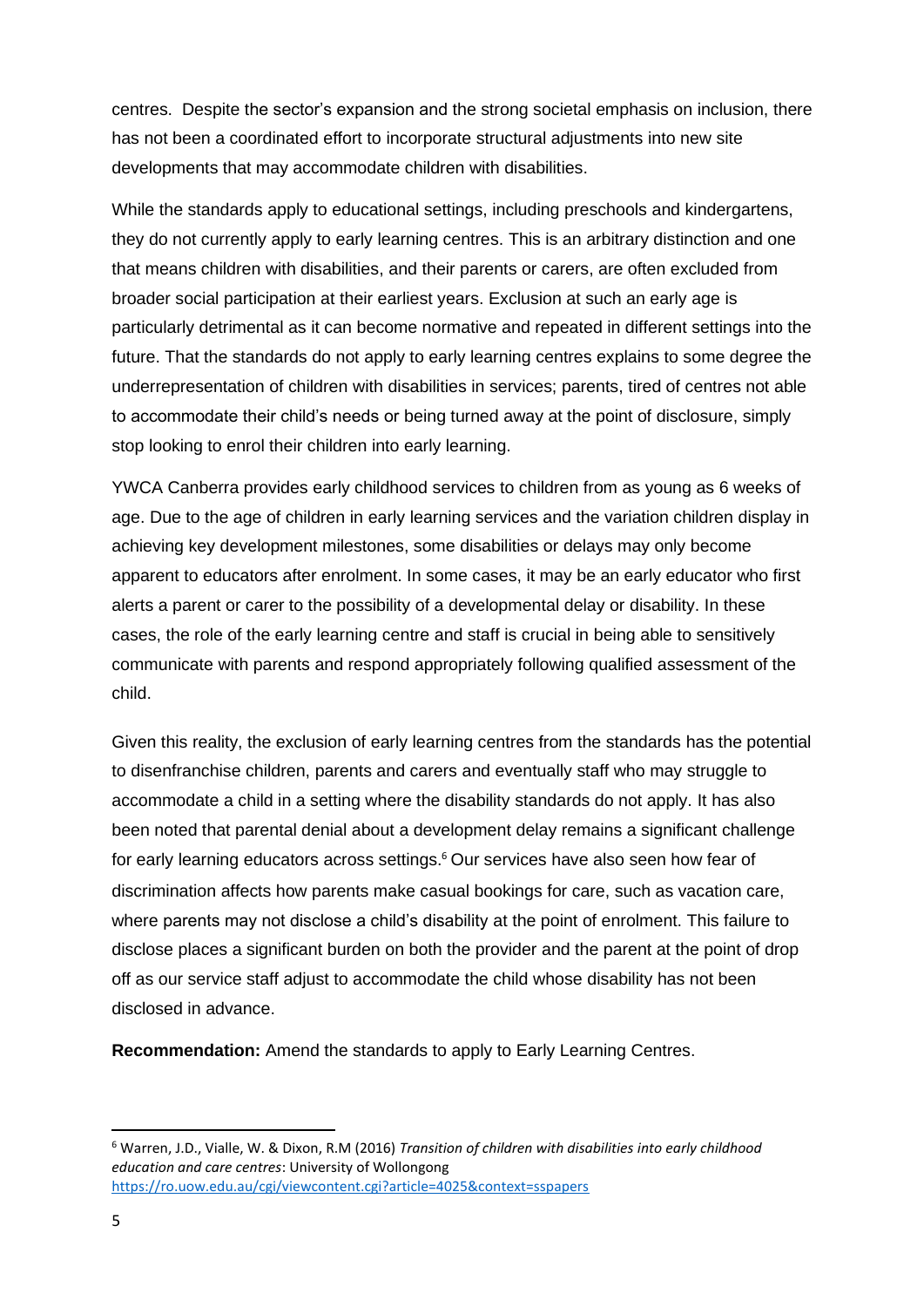**Recommendation:** Adequately fund the Inclusion Support Program to cater for the needs of children with disabilities and potentially lift their representation in early learning centres.

## *School Aged Care*

#### *Case study 2*

A six-year-old child who was non-verbal, communicated via a tablet and needed full assistance with walking, toileting and eating was enrolled to attend one of our SAC programs. The parent also sought to enrol their child in the holiday program. The environment of the program was not able to comfortably accommodate the child's needs as there were no accessible toileting facilities at the school which hosted the SAC. The child's feeding needs also required constant observation and verbal reminders to 'chew' and 'swallow'. The educators at the program had no training in the very specific and high-needs care required by the child and the service's ratio entitlement was unable to support an additional staff member to meet the child's needs.

YWCA Canberra provides School Aged Care (SAC) to children from kindergarten to 11 years across 16 sites in Canberra. Across these sites, we provide services to 76 children who have disability. These services are located within an established school venue and provide care to enrolled children in the hours immediately prior to and after the standard school timetable.

Unlike early learning centres, SAC providers are subject to

the standards. However, while early learning centres are centre run and operated, SAC sites are located within a specific part of a school setting (typically a hall) which the provider has been given permission to use. This arrangement significantly curtails the provider's capacity to make 'reasonable adjustments' to accommodate the needs of a child with disability, in line with the standards. As the venue is located within a school setting, access to the premise also requires staff to set-up and pull-down the setting each day. This daily requirement restricts the capacity of a service to provide structural continuity to a student as storage or setting adjustments are not available. This limitation means that while a student may have access to structural adjustments and specialised equipment during school hours, this material support is not accessible to SAC educators while the student is in their care. Another consideration is that continuity of service is dependent on triennial tender processes. This may be disruptive where a child has been previously accommodated by one provider only to no longer be accommodated by a subsequent provider.

Not only may this limitation relate to structural support, the centre-based educator to child ratio requirements of school age children do not align with how a child with disability is accommodated in their school setting. By way of example, the current situation is that a SAC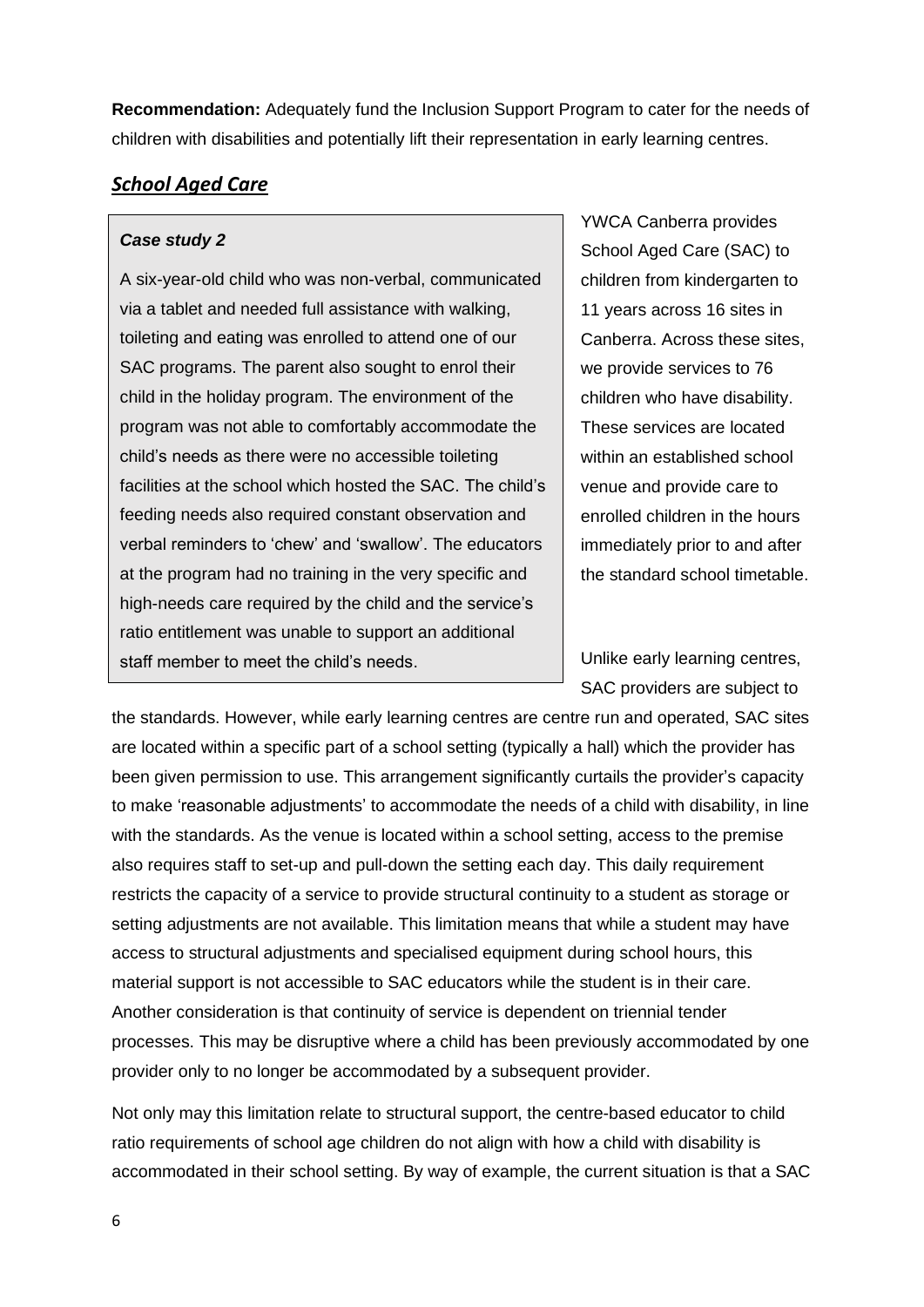#### *Case study 3*

Children with additional needs who attend mainstream schools receive their education in lower density settings where staff to student ratios can be as low as one-to-two with a teacher or educational support staff working to meet the needs of each child in a controlled space. At the end of the school day, when the child attends the on-site school aged care site, they can be sharing the space with up to 100 children where the ratio is one staff member to 11 children. For many this transition overstimulating and can trigger behavioural changes that result in a site being locked down. Further, where children require toileting assistance, two staff members need to accompany the child to the toilet if one is available. The situation is such that educational support staff will routinely end their teaching day by toileting children prior to their transition to on-site SAC. This negotiation between school and SAC staff alleviates some pressure for SAC service who will otherwise need to take staff 'off ratio' to assist a child in toileting. YWCA Canberra has been successful in applying for additional funding for parttime support at some SAC centres, but the part-time nature of the funding arrangement means the needs of children with disability, who may attend on days where additional funding is not available, are not fully met.

provider is funded to supply only one special needs educator per environment. There is no requirement or incentive for providers to vary this ratio based on the number of children with disabilities who attend a given SAC setting. In SACs where more than one child has a disability this ratio has impacts on the provider's capacity to maintain ratio while also accommodating the needs of children with disabilities.

The discrepancy in ratio requirements between what the child experiences in the school setting and what can be accommodated in the SAC setting is challenging for providers to overcome. The *per environment* ratio setting for SAC compounds an already difficult situation that providers face in not being able to make reasonable adjustments to accommodate

children with disability. These limitations can impact on the enjoyment and behaviour of children with disabilities, their non-disabled peers and staff providing a crucial service to parents.

**Recommendation:** Amend the standards so 'reasonable adjustments' reflects the limitations of the education setting and transfers responsibility to state and territory education departments or the relevant independent school authorities who operate school sites where SAC services are delivered.